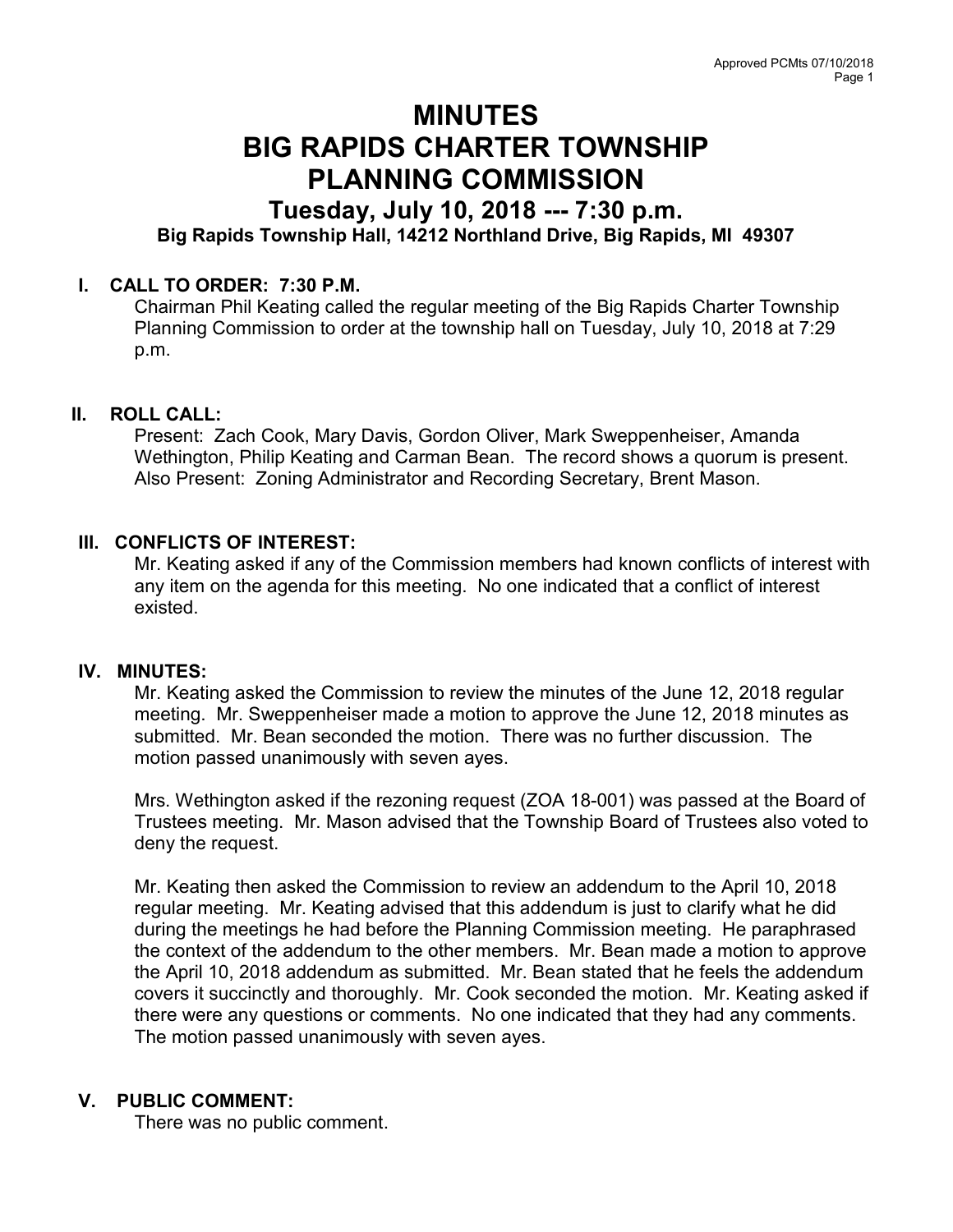#### VI. CORRESPONDENCE:

The Commission members were made aware of an email from Rebecca Williams Jackson dated June 19, 2018. Some members did not have the ability to open attachment containing this email. Mr. Bean recused himself from any discussion about this particular email letter. Mr. Mason read portions of the letter and paraphrased the content so the members were aware of her concern. Mrs. Jackson mentioned that the property at 21050 Madison Avenue is entirely in a federally recognized FEMA Zone A flood plain. She went on to explain that she spoke with Mr. Neal Schock from the Michigan DEQ. Any building, construction or alterations on that site would need to meet FEMA flood plain guidelines. Mrs. Davis asked if that was an issue for the Planning Commission. Mr. Mason advised that the township is not responsible for insuring that the applicant obtain any required permits from the Michigan DEQ. Mr. Keating asked that the email be noted in the record.

# VII. REQUEST TO EXTEND SUP 16-002:

Mr. Mason read a written request submitted on June 21, 2018 by Robin and Eric Goodwell to the Planning Commission asking that SUP 16-002 be extended for another year. They have sold their auto repair business across the road from this location and are moving to Florida. They are currently in the process of selling the property to buyers who would like to build a mini-storage facility on this parcel. This would allow the purchaser the opportunity to perform their due diligence and complete the work entailed to begin construction. Mr. Keating asked the Planning Commission members if there was any discussion. Mr. Bean made a motion to approve a one-year extension. Mr. Sweppenheiser seconded the motion. Mr. Keating asked if there were any other questions or comments. Mr. Keating started the discussion by stating that he was not in favor of the request because the Goodwells don't intend to build on the property. He is concerned that while this is what the Goodwells wanted to do, Mr. Keating would prefer that the new owner apply for a Special Use Permit with the Planning Commission. Mr. Keating mentioned that it was approved and extended for another year last summer. Mr. Keating stated that was just his opinion. Mrs. Davis said that this request made her uncomfortable. Robin Goodwell was present in the audience. Mrs. Davis asked if the Goodwells were giving the purchaser the approved plans. Mrs. Goodwell said that they have shown the potential buyers what their building ideas were. Mr. Bean asked why the SUP would need to be extended, and Mr. Mason stated that the SUP had a provision that construction must be permitted and begun before August 9, 2018. Mr. Bean rescinded his original motion and made a motion to extend the construction deadline date to August 8, 2019. Mrs. Davis asked if they would have to come before the commission for a site plan approval, and Mr. Mason advised that there is an approved site plan for the Goodwells from April 2017. Mr. Keating asked Mr. Sweppenheiser if he supported the new motion. Mr. Sweppenheiser stated that he did. Mr. Keating asked if there was any more discussion. Hearing none, he called the question. Voice vote was complete with five ayes (Cook, Oliver, Wethington, Sweppenheiser and Bean), two nays (Keating and Davis). Mr. Keating declared the motion passed. Mr. Keating thanked Mrs. Goodwell, then she thanked the Planning Commission and left the meeting.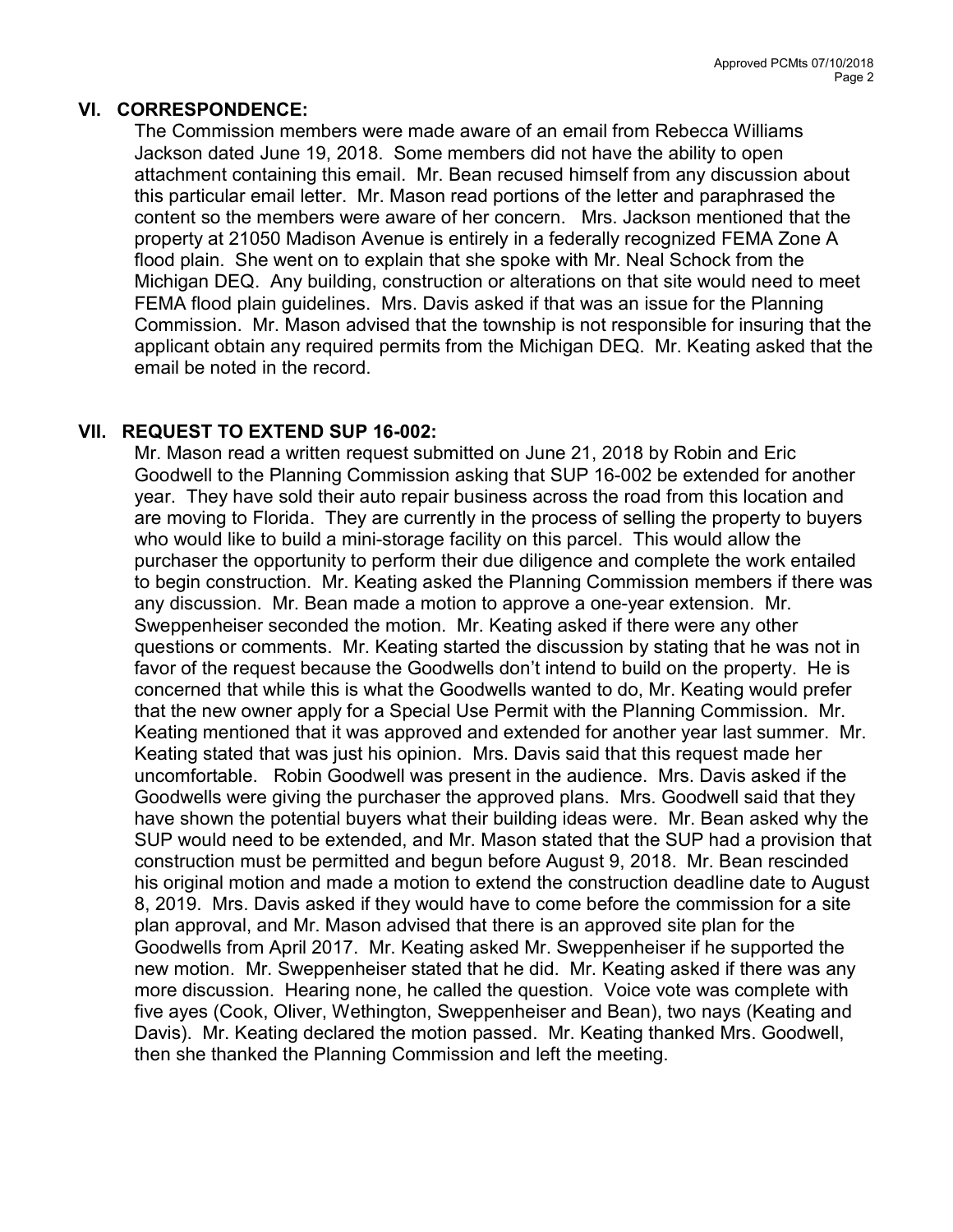#### VIII. DISCUSSION ON COMMUNICATION TOWER CONCERNS:

Mr. Bean started the discussion by asking Mr. Mason for clarification of the designation "NC" used in the report he presented to the commission. Mr. Mason acknowledged that the NC abbreviation stood for non-conforming. Mr. Mason advised that those two tower sites are listed as non-conforming because they are located in the Commercial District or the Highway Interchange District. Our ordinance doesn't allow for towers anywhere except the Agricultural District. There was discussion about how long the WBRN radio tower had been there, which pre-dates zoning. Mr. Mason shared that Mecosta Township's ordinance allows for communications towers in all zoning districts except their medium density residential district. Mr. Mason continued to provide some further background information about the tower sites in Big Rapids Township and gave some basic information about FCC regulations that require existing towers be eligible for upgrading of antennas and equipment as long as they don't increase the tower height or the foot-print area of the existing buildings doesn't increase by more than 20%. Mr. Bean mentioned that he read some language that suggested that the tower could not be in the fall zone of any other structure, whether it be on the same parcel or any other parcel. Mr. Bean shared the items that he is most concerned about. He feels that communications towers should not be located on parcels of less than ten acres in size. Separation distance for the communication towers should not be less than 500 feet from any residential (single family, two-family, multi-family or mobile home) dwelling. Mr. Sweppenheiser said the only thing he doesn't like about that language is that there will be structures built that don't exist yet. Mr. Bean said that our ordinance already addresses that with our setback distances. Mr. Sweppenheiser replied now that towers are designed to collapse upon themselves, there is no reason for them to be built with a setback distance equal to or greater than its height from the property line. We have language in the ordinance that releases the tower developer from that setback requirement if our engineer approves the provisions of the collapsible design. Mr. Bean and Mr. Sweppenheiser both agreed that they don't like the idea of a communications tower being built next to a dwelling. They discussed minimum setbacks at least equal to the tower height or a minimum of 150 feet from the property line because it is not possible to foresee where future buildings will be constructed. The neighboring parcels will then have a minimum separation from the tower. Mr. Bean stated that he was just sharing his thoughts with the other members. Mrs. Davis asked if we had language related to the removal of the towers once they are no longer used. Mr. Mason replied that our ordinance does have language about removing the tower once it is abandoned. He read the language to the members. The tower shall be removed by the property owner or lessee within six months of being abandoned by all users. Discussion occurred regarding the definition of abandoned "by all users." What if the property owner chooses to use the tower for a television antenna after all the commercial users have vacated the tower? Mr. Keating wanted the members to consider that Mecosta County's ordinance appears to be written with a lot of legal considerations taken into account. He stated that is was very comprehensive and covers a lot of different situations, such as tower height ranges and many other areas. Mr. Keating suggested that the discussion taking place this evening should be ongoing, but, in his opinion, if the township is willing to spend the money to hire an attorney who deals with communications tower issues, that would be very good and it would help the Planning Commission come to a good consensus about what should be in our ordinance. The attorney would most likely be able to consider other situations than those though of by the Planning Commission. He continued by stating that the tower developers are very experienced in dealing with the various zoning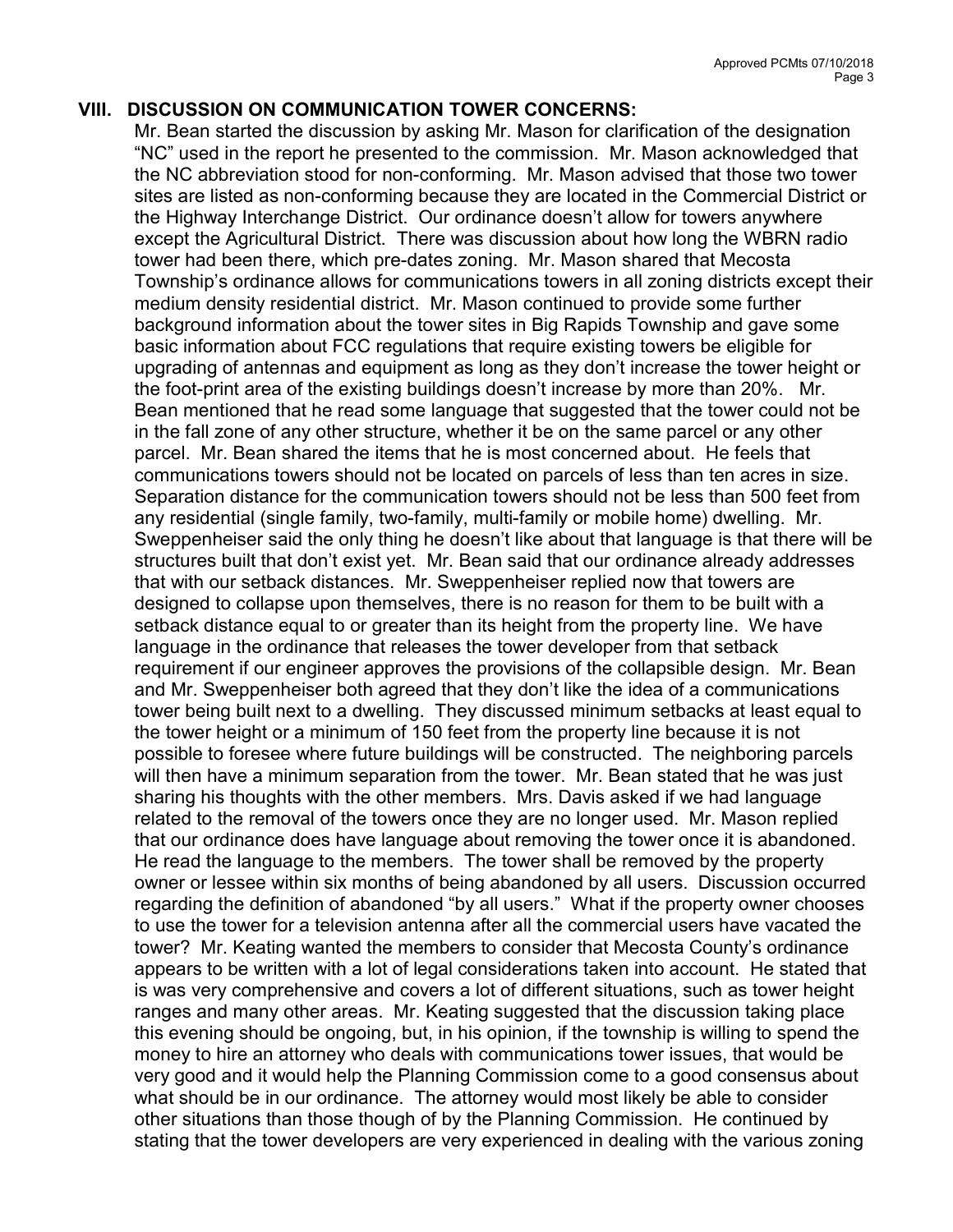ordinance provisions and are well versed in the current laws regarding tower construction and siting. The local planning commissions are not that familiar with that information, because we don't do it that often. Mr. Keating thinks that having someone with that kind of knowledge would be valuable to assist us in making our desired changes and to make sure they are legal. Mr. Bean asked about the origin of our current ordinance. Mr. Mason replied that zoning began in Big Rapids Township in 1970. He doesn't have copies of the old ordinances, but the communication tower portion probably was not in place at that time, since commercial radio stations and broadcast television towers were the only towers in existence. Mr. Keating mentioned that the Morton Township language was very similar to ours and wondered if it wasn't some "boiler plate ordinance" that came out of a body like the MTA. Mr. Mason stated that he believed most of the ordinances were some type of "boiler plate" language, even thought different sections may be from different sources, such as our sign ordinance language, which isn't similar to any other local entity's ordinance. Mrs. Davis suggested that we make sure we have language that guarantees the towers will be removed when they are abandoned or obsolete. Mr. Bean referenced the language from Morton Township that he thought covered the removal issue well, stating that when the approved use is discontinued, the tower must be removed, so that it can't be converted to another use like amateur radio or television reception antenna tower. Mr. Bean told Mr. Stanek, who was in the audience, that he thought it would be a good idea for someone in the legal profession to take a look at it. Mr. Sweppenheiser mentioned that he was concerned that in the meantime, there isn't anything in place to protect an adjacent property owner. Mr. Bean agreed and said that the minimum 10 acres parcel and minimum 150-foot or the tower height, whichever is greater, setback from all property lines was a good start. Mr. Mason said he could get language changes prepared for next month for a first reading, and then set a public hearing for those changes. He also said he would make sure any proposed changes would comply with the present state and federal legislation regarding communications towers. Mr. Mason mentioned that he would like to get some other typographical and clerical errors that exist in the current ordinance corrected at the same time these proposed changes are considered. Mr. Sweppenheiser asked about the language that states towers need to be separated by one mile unless provided for by special use, and that towers over 30 feet in height need a special use permit. He felt like that language didn't make sense. Mr. Bean asked if the Planning Commission could take action tonight. The discussion suggested that a recommendation be made to the board to seek legal consultation on our tower ordinance language and changes. Mr. Bean made a motion to request the Township Board authorize funds to review and revise our Communication tower zoning ordinance requirements. Mrs. Davis seconded that motion. Mr. Keating asked if there were any questions or comments on the motion. Hearing none, he called the question. The motion passed unanimously with seven ayes and no nays. Mr. Keating presumed that the township would go to Mark Van Allsberg for the review. Mr. Mason agreed and said that would be his recommendation, but that he would leave it to the Board of Trustees to determine. Mr. Keating asked if there were any other comments regarding communication towers. Mr. Sweppenheiser and other members thanked Mr. Mason for the information that was presented.

# IX. SOLAR ENERGY FARM DISCUSSION:

Mr. Mason stated that Mr. Stanek has been researching this topic and invited him to present the information he had to the Planning Commission members. Mr. Stanek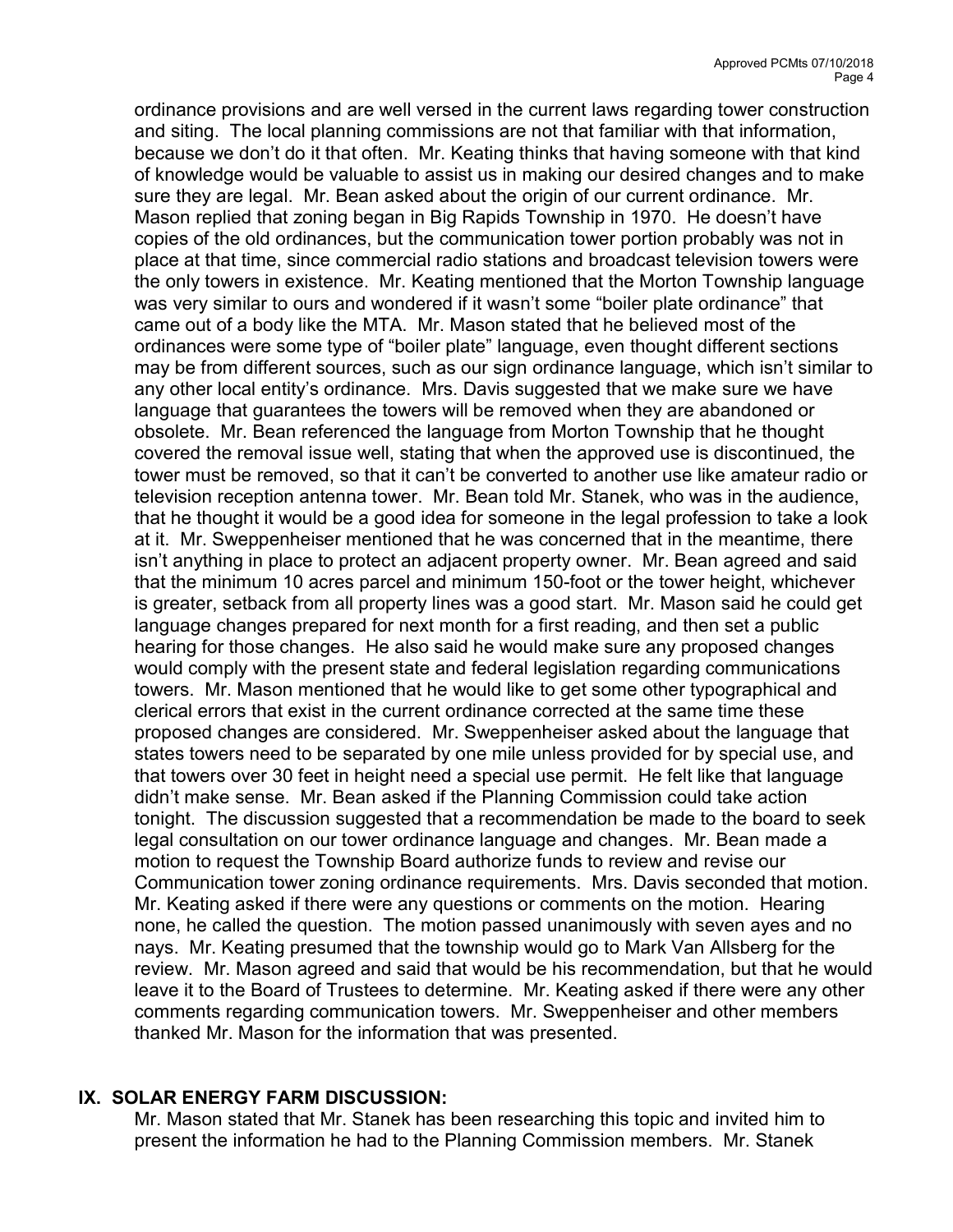shared that a solar farm development company has expressed interest in the township industrial park property. The company has requested confidentiality, but Mr. Stanek is going to take the information to the industrial park committee for further review. They have already requested an option to lease some property in the area. These companies come into an area and secure the options to lease, then go to the local Planning Commissions and assist in developing zoning language. Mr. Stanek has been looking into these operations and also into other areas that have developed zoning language for solar farms and private solar collection situations. He said we should look at language that covers both personal use and commercial farms. Mr. Stanek would like the planning commission to prepare for reviewing language regarding solar energy collection. He did mention that many jurisdictions tie their solar ordinance in with wind energy collection, but he doesn't think we need to do that in this area. Mr. Keating mentioned a community in the Bay City area that had a public meeting regarding a wind turbine plan and there was approximately 500 people at the meeting. Mr. Keating feels that we should have language ready in the event that we would have to deal with this issue. Mr. Sweppenheiser said that he heard the same story and that the township put a moratorium on the wind farm issue until they could prepare language for it. Mr. Keating said that there are places in the township where wind turbines might be feasible, and we should be ready for them. Mr. Sweppenheiser said that we might need to consider the private user with the 30-foot wind mill before a commercial user comes to us. Mr. Keating and Mr. Bean both thought that this subject might be something for Mark Van Allsberg to look at as well. Mr. Stanek agreed that Mr. Van Allsberg would be the attorney that he would recommend the Board use. Mr. Sweppenheiser asked if a zoning ordinance amendment would be required to allow that use. Mr. Stanek and Mr. Mason answered that it would have to be an amendment to the ordinance. There was some conversation about dimensions and locations, etc. Mr. Stanek finished by mentioning that this will be coming up and he is still working on it. Mr. Keating asked Mr. Stanek if he was going to make a presentation to the EDC regarding the industrial park property, since it would impact their ability to market the area for industrial development. Mr. Stanek and Mr. Bean mentioned that Jim Sandy from the Mecosta County EDC sits on our industrial park committee, so he is aware of the situation.

# X. OTHER BUSINESS:

Mr. Keating asked if anyone had any other business they wanted to discuss. Mr. Stanek and Mr. Mason answered that they did not have any more business for the commission. Mr. Keating said that he did have some additional business. He told the other members that he was resigning from the Planning Commission and resigning as Chairperson. He stated that he has been thinking about this for a while and that it is the right thing for him to do. He went on to thank each person for the part that they play on the commission. He said that everyone does a good job and everybody brings special talents, and he thinks this is a good board. He continued by saying he was glad he had the opportunity to work with each of them. He has been doing this for eleven years now, has been through a few supervisors and boards. It has been a very worthwhile experience, and he has learned a lot about zoning and that type of thing. He said thank you very much to all the members.